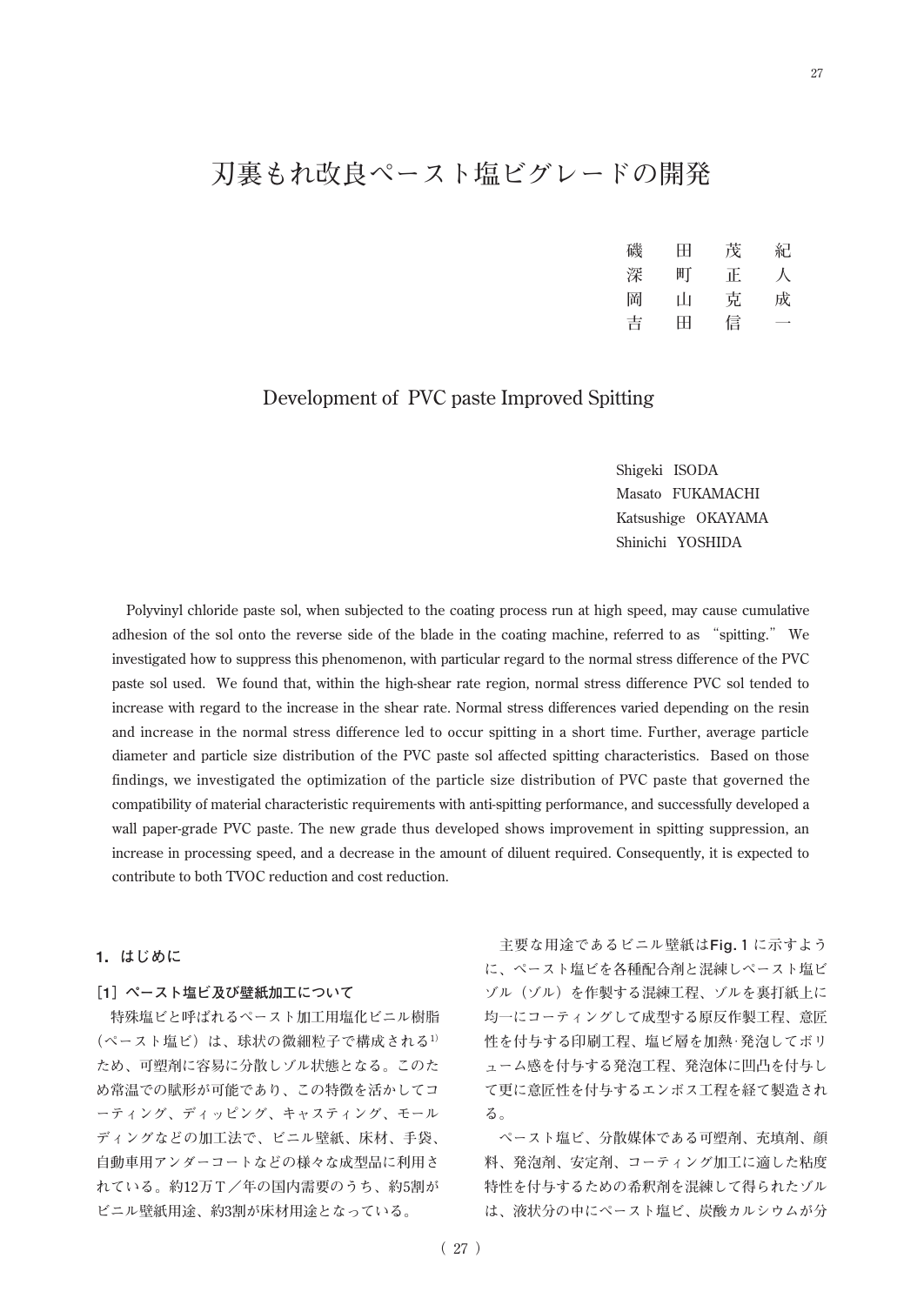

**Fig.1 Typical product process of wall paper**

**散した濃厚な固液分散系となっており、非ニュートン 流動を示す特徴がある。**

**ビニル壁紙の製造に際して、このゾルは裏打紙に薄 くコーティングされる。一般的に、その塗布厚は約 0.1~0.2mm、ライン速度は数十~数百m/min.程度で あり、加工時に加えられるせん断速度は、例えば、ラ イン速度=100m/min.、クリアランス=0.2mmの場 合、約8×10<sup>3</sup> sec.-1に達する。この様にコーティング 工程では、非ニュートン流体であるゾルを高速加工す るため、ゾルは適切な流動特性を示さなければならな い。**



**Fig.2 Picture of spitting**



**Fig.3 Photograph of spitting (Testing machine in laboratory)**

#### **[2]ゾルコーティング時の刃裏もれ現象**

**ゾルを高速コーティングする際の課題の一つに、コ ーティングコーターの刃裏面へゾルが付着する現象 (刃裏もれ)がある。**

**刃裏もれ現象は、Fig.2、3に示すようにゾルのコ ーティングに際し、コーターの刃裏面にゾルが徐々に 付着し、最終的にはゾル玉を形成し、これがコーティ ング面へ移行して欠陥となる現象である。この現象は、 加工時のせん断速度アップ(コーティング速度アップ、 塗布厚の減少)により顕著になる。**

**刃裏もれ現象は、希釈剤の添加でゾル粘度を下げた 際に緩和されることから2)、高せん断速度下での粘度 に依存すると考えられている。しかし、大粒子径のブ レンド用樹脂を使用して低粘度化しても刃裏もれ現象 が改善されないなど、高せん断速度下での粘度だけで は説明できない場合がある3)。**

**刃裏もれの発生に対して、高せん断速度下での粘度 が影響すると考える以外に、原反の進行方向に対して 刃裏もれが垂直な向きに生じるため、ゾルの粘性では なく法線応力(弾性)が関係するとの考えが提案され ている4)。これまでゾルの法線応力に関する報告はあ るが5,6,7)、いずれも比較的低いせん断速度領域での測 定であり、刃裏もれとの関係は報告されていない。**

**そこで、我々は、実際の加工領域に相当する高せん 断速度領域下(約10<sup>4</sup> sec.-1)でのゾルの法線応力に着 目して、刃裏もれ特性とゾルの法線応力差の関連性を 検討した。更に、ゾルの法線応力差に対するペースト 塩ビの粒子径分布の影響を検討し、耐刃裏もれ性に優 れるペースト塩ビの開発を行なった。**

# **2.実 験**

#### **[1]刃裏もれ発生機構の推定**

**我々が推定した刃裏もれの発生機構をFig.4に示す。 ゾルは塗布される際に瞬時に応力が付与される (Fig.4-①)。例えばFig.4に示す形状で、半径が 100mmの刃を用いライン速度=100m/min.でゾルが塗**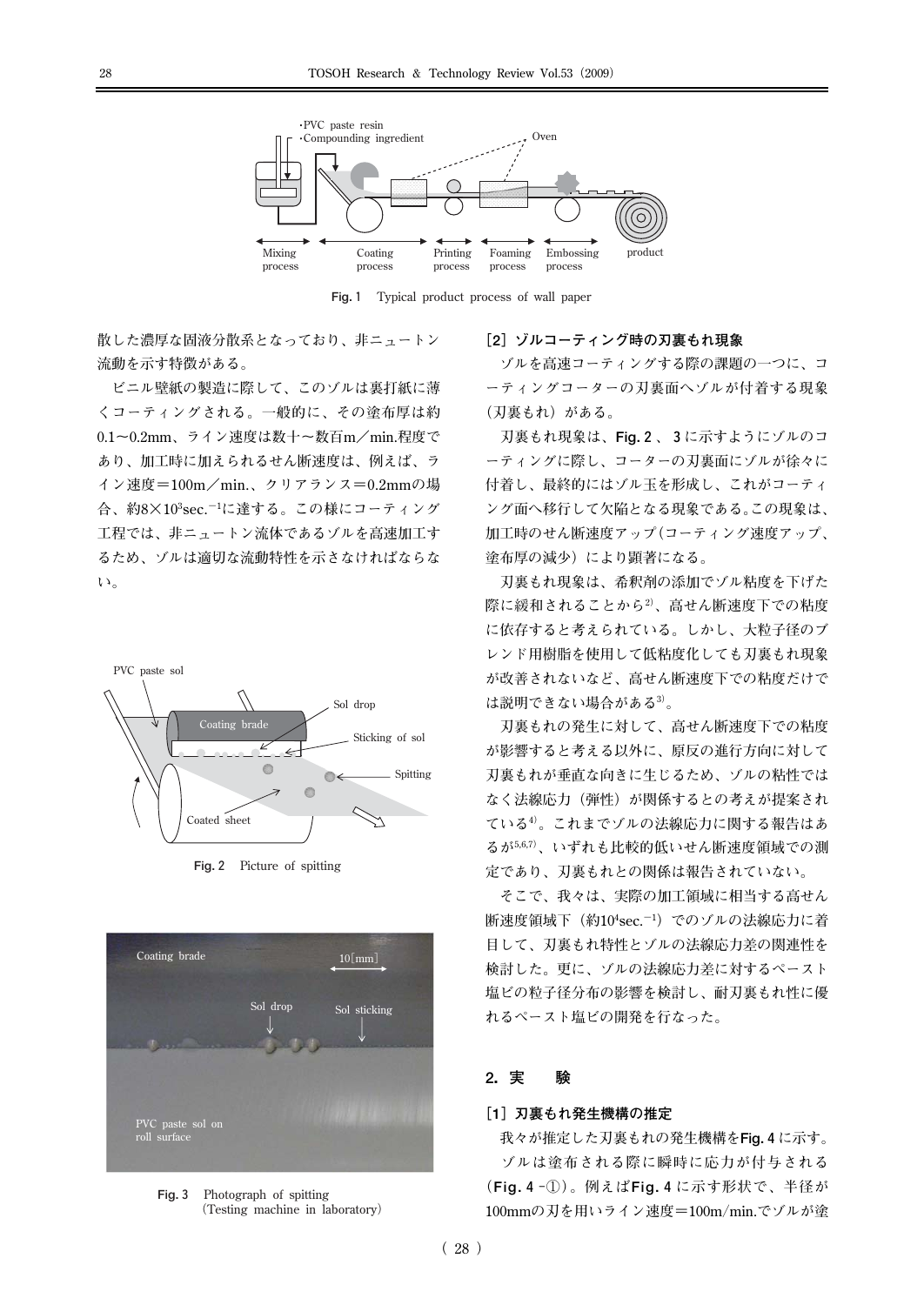

**Fig.4 Mechanism of spitting**

**布される場合、ゾルが刃の下部を通過するのに要する 時間は0.06sec.である。**

**ゾルがコーター刃を通過する際に、せん断速度に応 じた法線応力を発現し(Fig.4-②)、刃を通過する瞬 間に応力から開放される(Fig.4-③)。その際に法線 応力の大きさに応じてゾルが法線方向に移動し、ゾル の付着が生じると考えられる(Fig.4-④)。コーター 刃を連続的にゾルが通過するため、ゾルの付着が徐々 に進行し、ゾル玉の形成・コーティング面への移行に つながると推測される(Fig.4-⑤)。**

#### **[2]ペースト塩ビの作製**

**複数のシード粒子を用いた64℃でのシード重合によ り、粒子径及び粒子径分布の異なるラテックスを作製 した8)。得られたラテックスを乾燥入口温度/出口温**



**Fig.5 Image of particle size**

**度=110℃/50℃の条件で噴霧乾燥し9)、本研究に用 いるペースト塩ビを作製した。なお、粉砕せずそのま ま評価に用いた。サンプルP-PVC1~P-PVC6の特性 値をTable1に、粒子径分布のイメージ図をFig.5、 6に示す。**

# **[3]ゾルの調整**

**ペースト塩ビ100重量部に対して、Table2に示す 配合剤を秤量し、ディスパーミキサー(特殊機化工業 製)を用い、2,000rpmで混練して十分分散させてゾ ルを調整した。**

#### **[4]物性評価**

#### **(1)ラテックス粒子径の測定**

**レーザー回折/散乱式粒度分布測定装置LA-920 (堀場製作所製)を使用し、屈折率1.16の条件にて2回**



**Particle size[μm]**

**Fig.6 Image of particle size distribution**

**Table1 Properties of PVC paste resin samples**

|                                     |         | P-PVC1 | P-PVC2 P-PVC3 P-PVC4 P-PVC5 P-PVC6 |      |      |      |
|-------------------------------------|---------|--------|------------------------------------|------|------|------|
| Mean volume diameter of PVC latex   | $\mu$ m | 1.36   | 1.33                               | 1.52 | l 44 | 1.46 |
| Image of particle size              |         |        |                                    |      |      |      |
| Image of particle size distribution |         |        |                                    |      |      |      |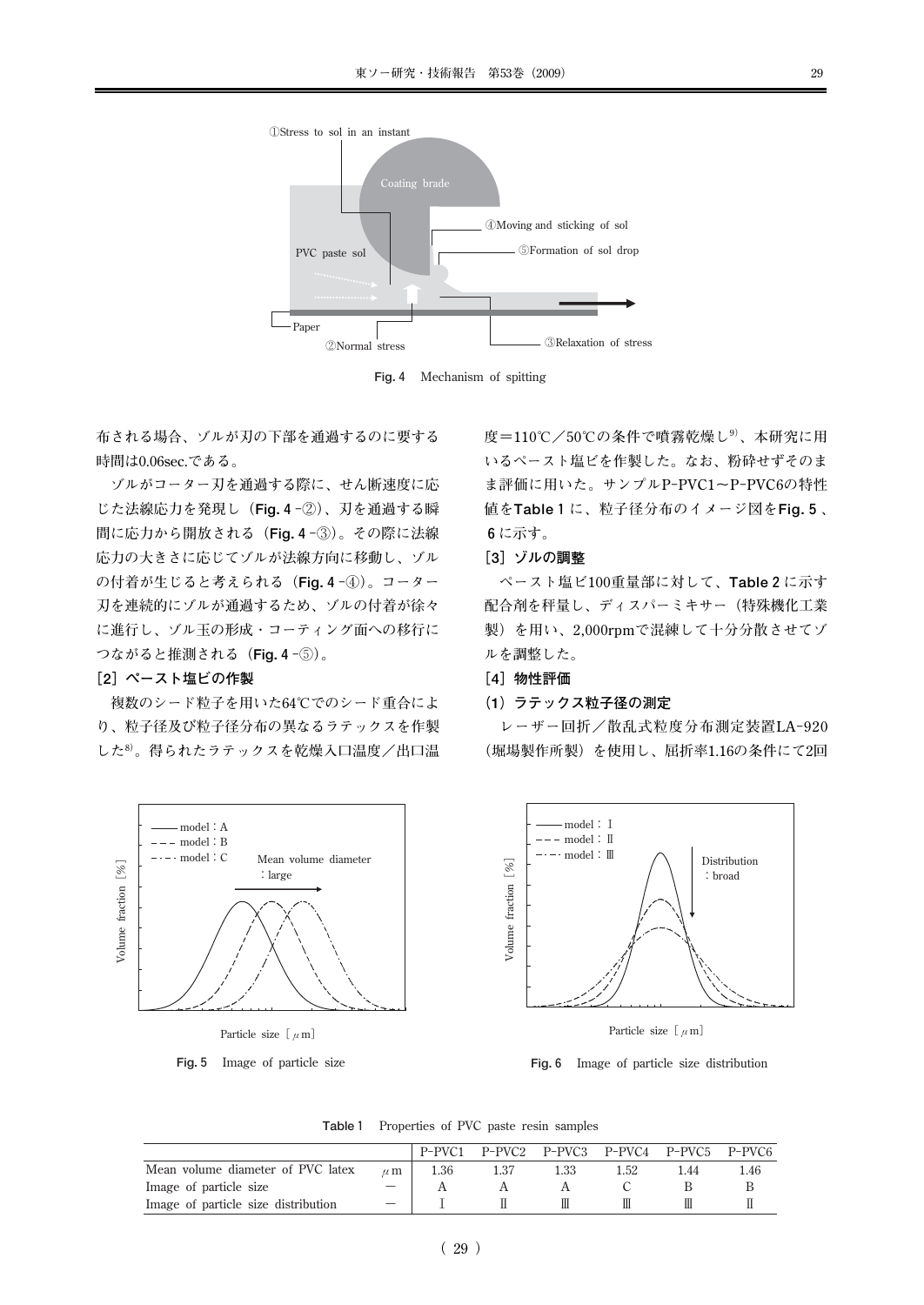| Compounding ingredient | Material                       | Product name                        | Parts by weight |  |
|------------------------|--------------------------------|-------------------------------------|-----------------|--|
| PVC paste resin        | poly vinyl chlolide            |                                     | 100             |  |
| Plasticizer            | $Di-$ (2-ethylhexyl) phthalate | DOP                                 | 45              |  |
|                        |                                | $(J-PLUS Co., Ltd.)$                |                 |  |
| Filler                 | Calcium carbonate              | $BF-600$                            | 70              |  |
|                        |                                | (BIHOKU FUNKA KOGYO COLTD.)         |                 |  |
|                        | $R - 650$                      |                                     |                 |  |
| Inorganic pigment      | Titanium dioxide               | (SAKAI CHEMICAL INDUSTRY Co., Ltd.) | 15              |  |
| Stabilizer             |                                | FL <sub>100</sub>                   |                 |  |
|                        | Fatty acid soap of Ba/Zn       | (ADEKA Co.)                         | 3.0             |  |
|                        |                                | $AZH-25$                            |                 |  |
| Foaming agent          | Azodicarbonamide               | (OTSUKA CHEMICAL Co., Ltd.)         | 4.5             |  |
|                        |                                | Shellsol-D40                        |                 |  |
| Diluent                | Alkanes, C10-C14               | (SHELL CHEMICALS IAPAN Ltd.)        | 15              |  |

**Table2 Recipe**

**測定し、その平均値を平均粒子径とした。**

### **(2)高せん断粘度の測定**

**調製したゾルを、2時間放置した後、キャピラリー 粘度計Rheosol-CR100(UBM社製)を用い、直径 1.0mm、長さ24mmのノズルで23℃における粘度を測 定した。せん断速度9,000sec.-1での粘度を高せん断粘 度とした。**

# **(3)刃裏もれ特性**

**Fig.7に示す、直径210mmのロールを有するテスト コーター(平野金属製)を用いて刃裏もれ試験を行な った。ロールとナイフコーターのクリアランスが 0.2mm、ロール表面とナイフコーターが垂直となるよ うに配置し、ライン速度が100m/min.となる条件で、 調整したゾルを連続的に供給した。ナイフコーター裏 面からゾル玉がコーティング面へ移行するまでの時間 を測定し、これを刃裏もれ時間とした。**

#### **(4)法線応力差の測定**

**ゾルは粘弾性体であり、加えたせん断応力に垂直方 向の法線応力が生じる。法線応力の指標となる第一法 線応力差(法線応力差)を粘弾性測定装置にて測定し**



**Fig.7 Spitting testing machine**

**た10)。**

**調製したゾルを、2時間放置した後、粘弾性測定装 置PhsycaMCR301(AntonPaar社製)を用いて定常流 動測定し、23℃にて法線応力差及び粘度測定を行なっ た。**

# **3.結果と考察**

#### **[1]ゾル粘度と法線応力差**

**Fig.8に、粘弾性測定装置を用いて得られたゾルの 粘度及び法線応力差のせん断速度依存性を示す。**

**ゾル粘度はせん断速度の増加に伴い上昇するダイラ タントな挙動を示し約1,000sec.-1で極大値となり、そ の後せん断速度増加とともに一様に低下していく。ダ イラタント挙動はゾル中のペースト塩ビ粒子が2次元 配列から3次元配列へ転移するためと考えられてい る11)。極大値以降の粘度低下は粒子間の距離が小さく なり充填性が増すためと考えられる。一般的に、ペー スト塩ビの充填密度が大きいほど高せん断粘度が低く なることからも理解される1)。**



**Fig.8 Shear rate dependence on viscosity and normal stress difference of P-PVCl**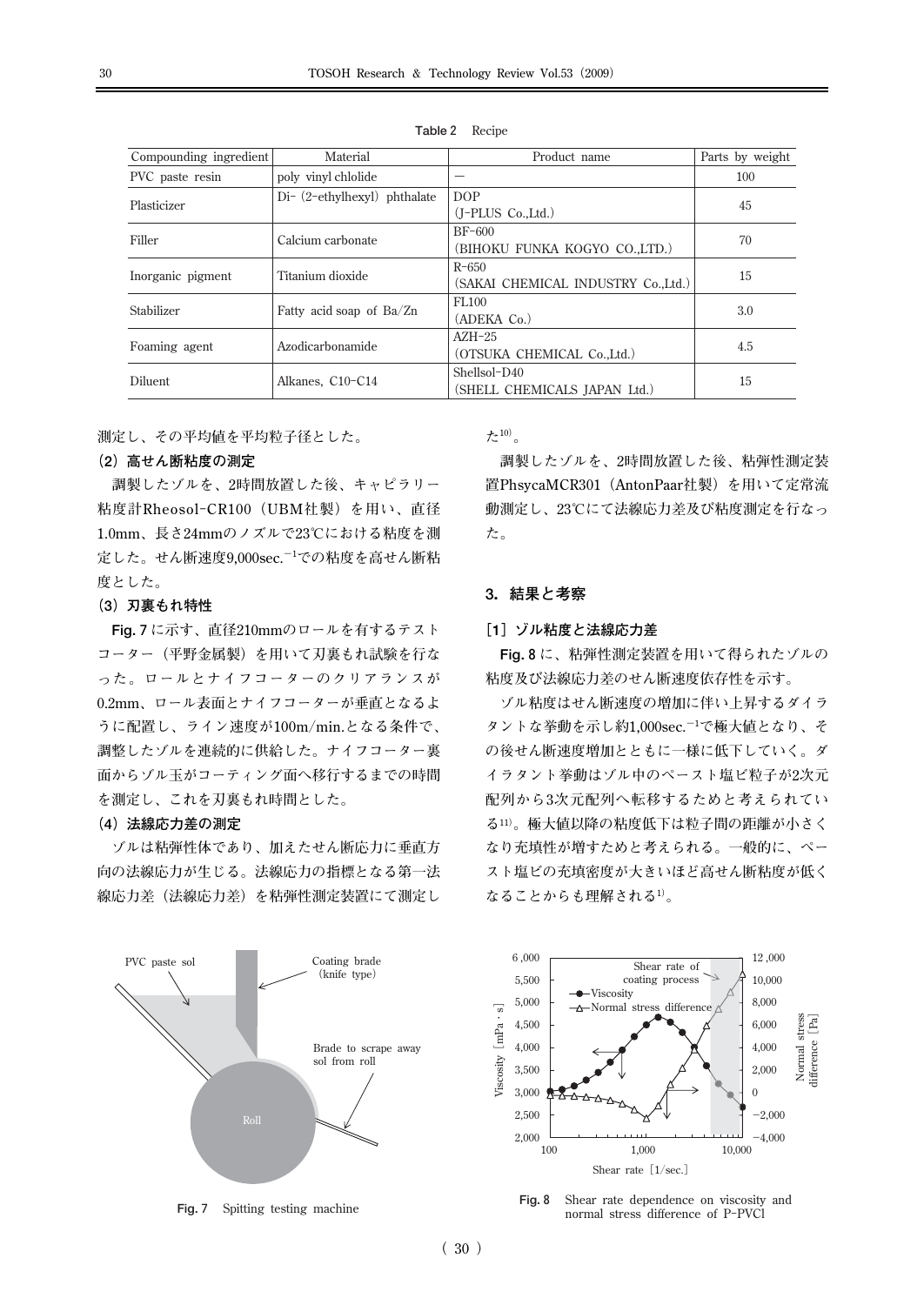**一方、法線応力差は粘度の極大値近辺までは負の値 を示しながら低下し、それ以降に増加する傾向を示す。 法線応力差が負の値となる理由は未だ明確となっては いないが、粒子の回転運動に伴う浸透圧の影響が提案 されている5)。加工時に相当する5,000sec.-1以上のせ ん断速度領域おいて、せん断速度の増加とともに法線 応力差は単調に増加し、大きな法線応力差を示すこと が明らかとなった。法線応力差の増加はせん断力によ り加えられたエネルギーの貯蔵を意味し、粒子間距離 の減少、粒子の回転運動の増加、粒子配置の再構築に よるエントロピーの減少などにより生じると考えられ る。**

**ゾル中でのペースト塩ビの粒子間距離、回転運動、 粒子配置はペースト塩ビの平均粒子径、粒子径分布に 依存すると考えられる。そこで、平均粒子径及び粒子 径分布を変化させたペースト塩ビを用い、ゾルの法線 応力差及び刃裏もれ試験を行なった。**

#### **[2]法線応力差と刃裏もれの関係**

**Table3にP-PVC1~6の法線応力差と刃裏もれ時間 を、Fig.9,10に刃裏もれと法線応力差、高せん断粘 度、平均粒子径の相関を示す。**

**刃裏もれ時間は高せん断粘度と相関せず、法線応力 差との相関関係が認められた。そのため、法線応力差** **の低減により、刃裏もれ特性の改善が可能と考えられ る。**

**P-PVC1、P-PVC2、P-PVC3及びP-PVC5、P-PVC6 は平均粒子径がほぼ同等であるが、粒子径分布が異な るサンプルである。平均粒子径が同等の場合、分布が 広いほど法線応力差が小さくなる傾向となった。分布 が広い場合は平均粒子径が小さいほど法線応力差が小 さくなった。**

**このことから、刃裏もれ特性はペースト塩ビの平均 粒子径及び粒子径分布により決定されると考えられ る。**

#### **4.K75Zの特徴**

**我々は、上記検討を踏まえ、壁紙物性と法線応力差 を両立すべく粒子径分布の最適化を行い、耐刃裏もれ 特性に優れる壁紙用ペースト塩ビ リューロンペース トK75Zを開発した。**

**Table4に物性値を示す。リューロンペーストK75Z は当社従来品が有する良好な壁紙物性を維持したま ま、耐刃裏もれ性を大幅に改良している。本グレード を用いることで、加工速度のアップによる生産性向上 及び希釈剤量低減による低TVOC化と低コスト化に寄**

|                                                        |               | P-PVC1 | $P-PVC2$ | $P-PVC3$ | $P-PVC4$ | $P-PVC5$ | P-PVC <sub>6</sub> |
|--------------------------------------------------------|---------------|--------|----------|----------|----------|----------|--------------------|
| Mean volume diameter of PVC latex                      | $\mu$ m       | 1.36   | 1.37     | 1.33     | 1.52     | 1.44     | 1.47               |
| Image of particle size                                 |               | А      |          | А        |          |          | B                  |
| Image of particle size distribution                    |               |        |          | Ш        | Ш        | Ш        |                    |
| Viscosity at $9,000$ sec. <sup>-1</sup> a)             | $mPa \cdot s$ | 2.800  | 2.500    | 2.600    | 2.200    | 2.300    | 2.700              |
| Spitting time                                          | sec.          | 60     | 260      | 650      | 160      | 170      | 90                 |
| Normal stress difference at $8,500$ sec. <sup>-1</sup> | Pa            | 9.600  | 7.500    | 6.800    | 8.100    | 7.600    | 8.900              |
|                                                        |               |        |          |          |          |          |                    |

**Table3 Normal stress difference and spitting time**

a) Measured by capillary rheometer





**Fig.9 Correlation of spitting time and viscosity**

**Fig.10 Correlation of spitting time and mean volume diameter**